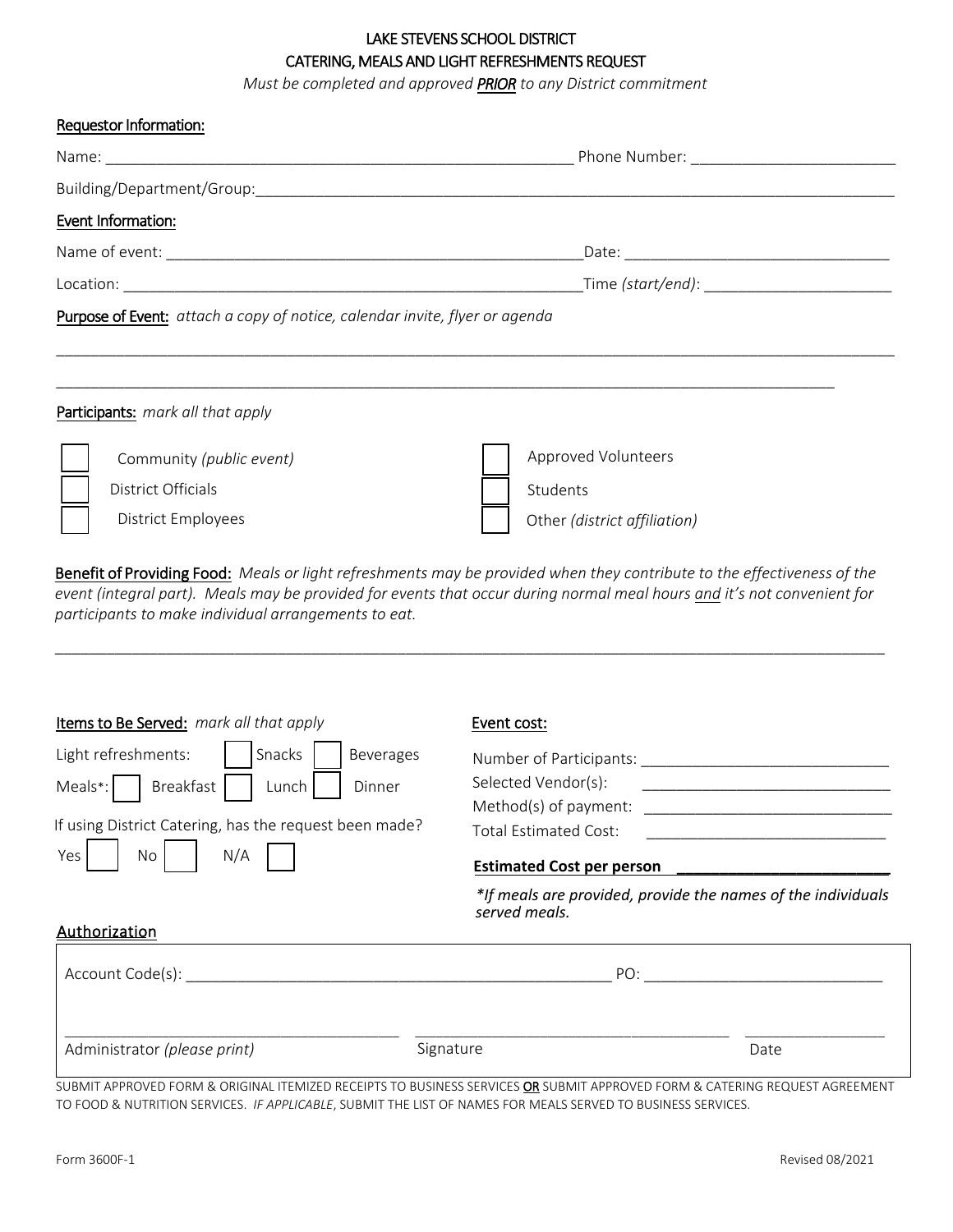|            | <b>MEALS</b>                                                                                                         |                 | <b>LIGHT REFRESHMENTS</b>                                                                                                           |  |  |  |
|------------|----------------------------------------------------------------------------------------------------------------------|-----------------|-------------------------------------------------------------------------------------------------------------------------------------|--|--|--|
|            | <b>DEFINITION</b>                                                                                                    |                 |                                                                                                                                     |  |  |  |
|            | Items like sandwich trays, pizza, salad, potato or taco bars                                                         | $\bullet$       | Non-alcoholic beverages: Items like tea, coffee, soft drinks, juice,<br>bottled water, milk                                         |  |  |  |
|            |                                                                                                                      | $\bullet$       | Snacks: Items like doughnuts, cookies, sweet rolls, fruit or cheese                                                                 |  |  |  |
|            | <b>REQUIRED CRITERIA</b>                                                                                             |                 |                                                                                                                                     |  |  |  |
| $\sqrt{}$  | Special situation or occasion                                                                                        | $\sqrt{ }$      | Special situation or occasion                                                                                                       |  |  |  |
| $\sqrt{}$  | Legitimate District business conducted                                                                               | $\sqrt{ }$      | Legitimate District business conducted                                                                                              |  |  |  |
| $\sqrt{}$  | Participants are away from their regular workspace                                                                   | $\sqrt{ }$      | Participants are away from their regular workspace                                                                                  |  |  |  |
| $\sqrt{}$  | Participants have a District affiliation                                                                             | $\sqrt{ }$      | Participants have a District affiliation                                                                                            |  |  |  |
| $\sqrt{}$  | Integral part of the event                                                                                           | $\sqrt{ }$      | Integral part of the event                                                                                                          |  |  |  |
| $\sqrt{}$  | Cost is reasonable for the number of participants                                                                    | $\sqrt{ }$      | Cost is reasonable for the number of participants                                                                                   |  |  |  |
| V          | Event occurs during normal meal hours                                                                                |                 |                                                                                                                                     |  |  |  |
| V          | It's not convenient to make individual arrangements to eat                                                           |                 |                                                                                                                                     |  |  |  |
|            | <b>REQUIRED DOCUMENTATION</b>                                                                                        |                 |                                                                                                                                     |  |  |  |
| V          | Prior approval                                                                                                       | $\sqrt{ }$      | Prior approval                                                                                                                      |  |  |  |
| $\sqrt{}$  | Purpose of the District event                                                                                        | $\sqrt{ }$      | Purpose of the District event                                                                                                       |  |  |  |
| $\sqrt{}$  | Number of participants                                                                                               | $\sqrt{ }$      | Number of participants                                                                                                              |  |  |  |
| $\sqrt{}$  | District benefit derived from serving meals                                                                          | $\sqrt{ }$      | District benefit derived from serving light refreshments                                                                            |  |  |  |
| $\sqrt{ }$ | Original itemized receipts or Catering Request Agreement for the<br>actual cost                                      | $\sqrt{ }$      | Original itemized receipts or Catering Request Agreement for the<br>actual cost                                                     |  |  |  |
| ٧          | Names of individuals provided meals                                                                                  | V               | Name of Building/Department/Group provided light refreshments                                                                       |  |  |  |
|            | ALLOWABLE EXAMPLES:                                                                                                  |                 |                                                                                                                                     |  |  |  |
| $\sqrt{}$  | Non-routine District meetings/trainings/events                                                                       | $\sqrt{}$       | District meetings/trainings/events                                                                                                  |  |  |  |
| $\sqrt{}$  | Meals for authorized volunteers providing hearing/screening<br>services during lunch                                 | $\sqrt{ }$      | Monthly staff meetings                                                                                                              |  |  |  |
| V          | Meetings with external constituents (advisory boards)                                                                | $\sqrt{ }$      | Meetings with external constituents (advisory boards)                                                                               |  |  |  |
| $\sqrt{ }$ | Approved District retreats                                                                                           | $\sqrt{ }$      | Approved District retreats                                                                                                          |  |  |  |
| V          | Search committee members when interviewing candidates<br>Off-campus meetings an employee is required to attend in an | $\sqrt{ }$<br>ν | Search committee members when interviewing candidates<br>School Board meetings                                                      |  |  |  |
| $\sqrt{}$  | official District capacity<br>De Minimis (< \$50/year/person) staff appreciation with MOU<br>funds                   | $\sqrt{ }$      | Snacks for students in before/after school extended learning<br>activities                                                          |  |  |  |
|            |                                                                                                                      |                 |                                                                                                                                     |  |  |  |
| $\sqrt{ }$ | Events where fees are collected to cover costs                                                                       | $\sqrt{ }$      | Events showcasing student work (Curriculum Night, Open House)                                                                       |  |  |  |
|            | <b>UNALLOWABLE EXAMPLES:</b>                                                                                         |                 |                                                                                                                                     |  |  |  |
| X          | Normal daily business or casual conversations                                                                        | Χ               | Normal daily business or casual conversations                                                                                       |  |  |  |
| X          | Social events or receptions                                                                                          | Χ               | Social events or receptions                                                                                                         |  |  |  |
| Χ<br>Χ     | Building/Department level or individual celebrations<br>Meals that interfere with the National School Lunch Program  | Χ<br>Χ          | Building/Department level or individual celebrations<br>Light refreshments that interfere with the National School Lunch<br>Program |  |  |  |
| Χ<br>X     | Elections or lobbying<br>Individual birthdays, anniversaries, retirements or memorial<br>services                    | Χ<br>Χ          | Elections or lobbying<br>Individual birthdays, anniversaries, retirements or memorial<br>services                                   |  |  |  |
| Χ          | Alcoholic beverages                                                                                                  | Χ               | Alcoholic beverages                                                                                                                 |  |  |  |
| Χ          | Meals with vendors<br>Caution: Meals at local restaurants with only District personnel =<br>taxable income           |                 |                                                                                                                                     |  |  |  |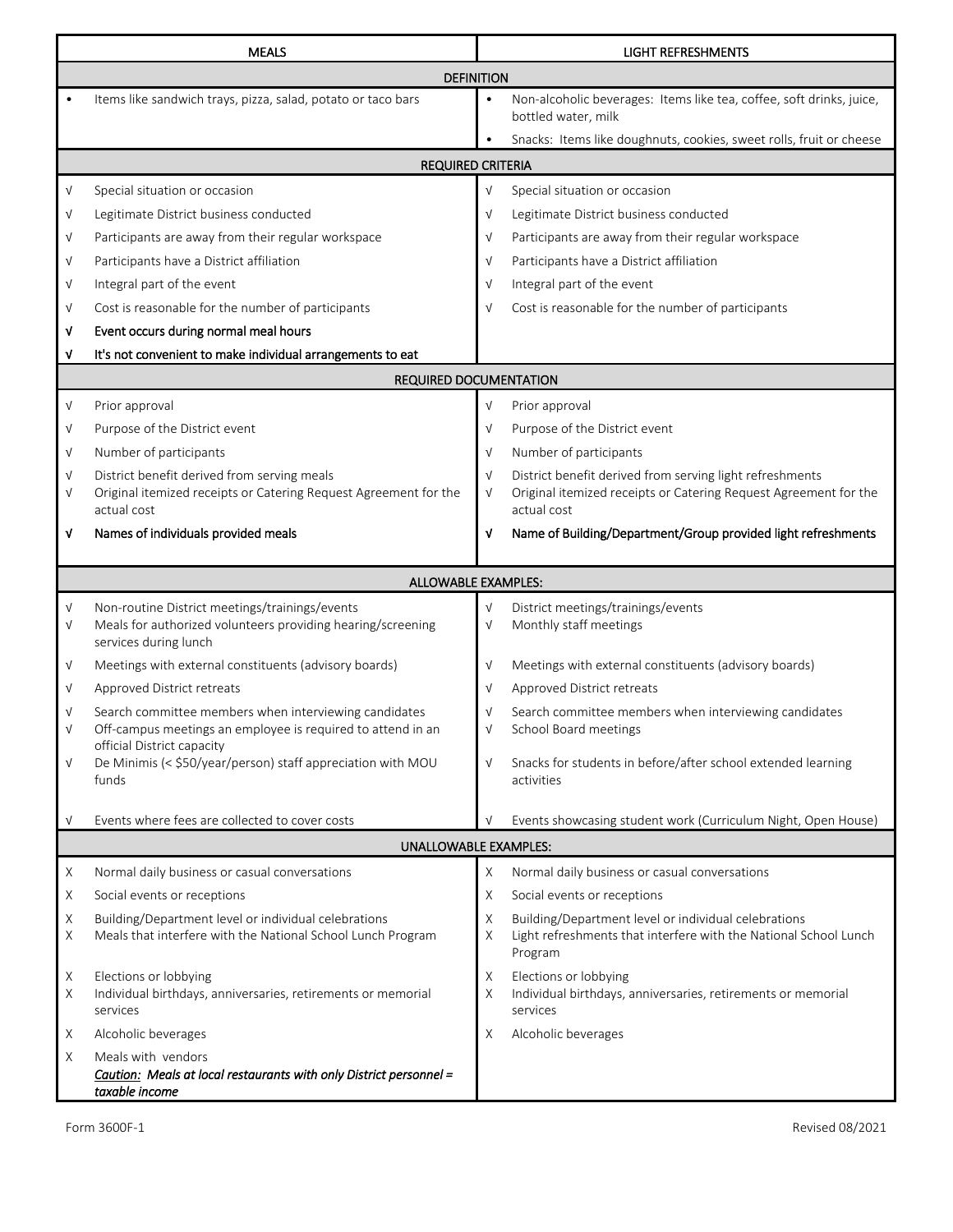# CATERING, MEALS AND LIGHT REFRESHMENTS **GUIDANCE**

This does not apply to:

- Food purchased as nominal incentives/rewards *(candy, gum, etc.)* for morale or participation
- Food purchased for resale (Cove, Food & Nutrition Services)
- Food used as part of the curriculum (science project, Life Skills class)
- Food purchased for students at approved ASB activities ASB approval & event info support expenditure
- Meals obtained in travel status
- Food purchased with personal funds

### **Overview**

The purchase of meals and light refreshments must satisfy legal requirements to avoid gift of public funds, conflicts of interest or personal taxable income.

Employees, students and others associated with the District are expected to pay for their own food and beverages. However, for special situations or occasions, the District may purchase meals and light refreshments for employees, students and others while conducting official District business.

The purchase of meals and light refreshments for public ceremonies, working meetings, trainings, events and/or dedications are permitted provided they are authorized and benefit the District.

The cost of meals and light refreshments must be reasonable and appropriate for the number of participants. The District's catering program may be used as a cost effective option.

To avoid ethics violations, meals may not be accepted from vendors nor provided to vendors. This includes any current or potential supplier of goods and services.

Caution: Other requirements may be more or less restrictive where meals and light refreshments are authorized, such as MOU, Associated Student Body or grant funds.

### Meals and Light Refreshments

Meals include items like sandwich trays, pizza and salad, potato or taco bars.

Light refreshments include non-alcoholic beverages like tea, coffee, soft drinks, juice, bottled water, milk and snacks include items like doughnuts, cookies, sweet rolls, fruit or cheese.

Meals and light refreshments may be provided when all or most of the participants are away from their regular workspace. The District event may be held in a District conference room, the ESD, a hotel conference room or a restaurant.

Caution: If meals are served with a meeting at a local restaurant and all the participants are from the District, the IRS would consider this taxable income. Thus, any District expenditure would be taxed as employee compensation.

Meals may be provided when they contribute to the effectiveness of the event that occurs during normal meal hours and it's not convenient for participants to make individual arrangements to eat. For example, a speaker or business discussion through the lunch/dinner period.

Light refreshments may be provided when they contribute to the effectiveness of the event.